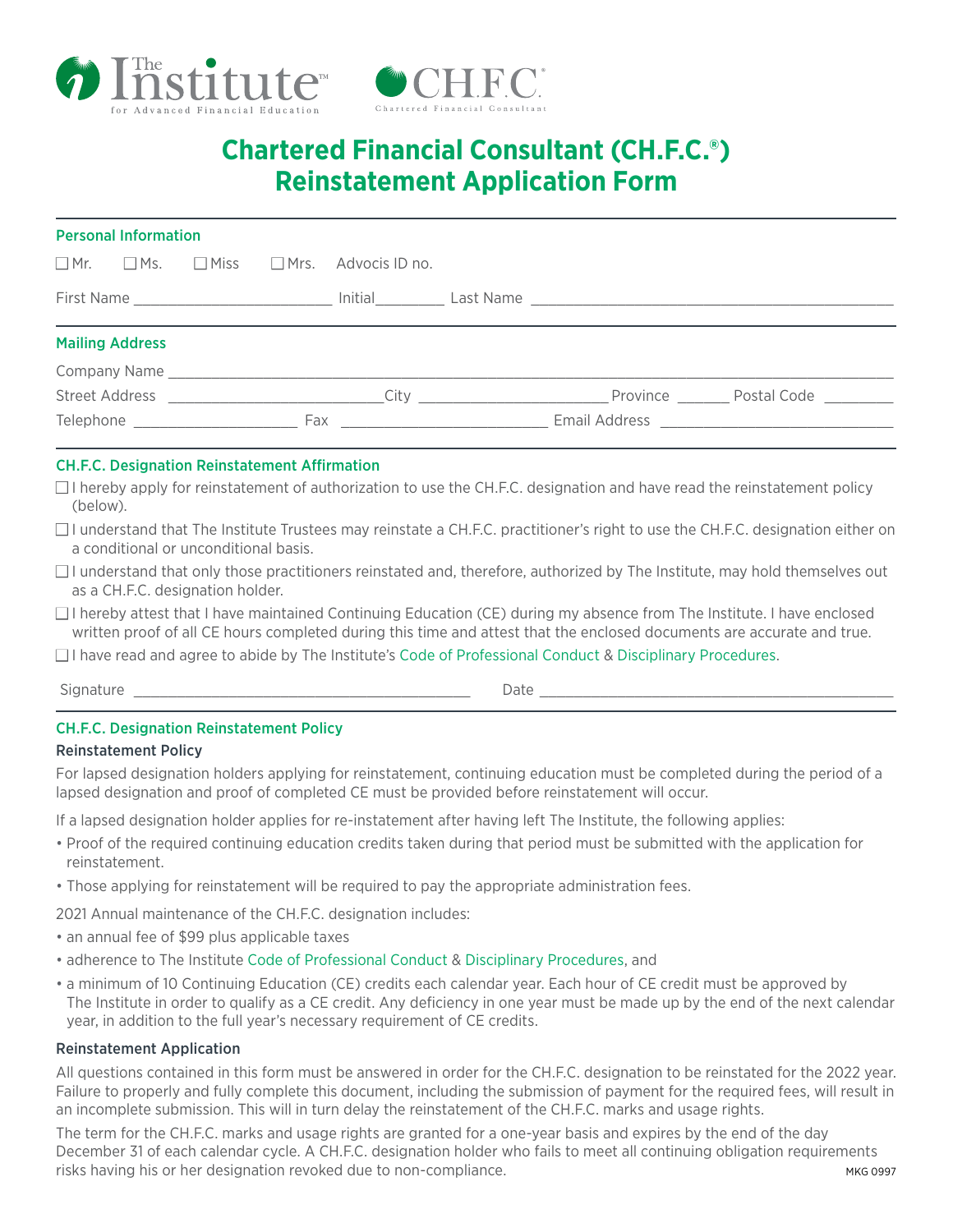#### CH.F.C. Designation Holder's Agreement for 2022

#### Bankruptcy, Disciplinary and Criminal Declarations

Have you, during the period of your designation being lapsed:

| been declared bankrupt or made a voluntary assignment into bankruptcy?                                                                                                                                                     | $\Box$ Yes | $\Box$ No |
|----------------------------------------------------------------------------------------------------------------------------------------------------------------------------------------------------------------------------|------------|-----------|
| been convicted or found liable in a criminal or civil proceeding involving the<br>misappropriation of funds, fraud or misrepresentation?                                                                                   | $\Box$ Yes | $\Box$ No |
| had any unresolved criminal charges or civil actions filed against you, involving the<br>misappropriation of funds, fraud, or misrepresentation which may have been initiated<br>during the 2021 calendar year or earlier? | $\Box$ Yes | ∩No       |
| made an offer to settle or have settled a civil dispute during the 2021 calendar year<br>involving the misappropriation of funds, fraud, or misrepresentation?                                                             | $\Box$ Yes | $\Box$ No |
| have been the subject of an investigation or disciplinary hearing conducted by an<br>organization or self-regulatory body?                                                                                                 | $\Box$ Yes | ∩N∩       |

If you have answered Yes to any of the above, please provide a supplementary written explanation with details and full disclosure regarding the matter(s) at hand. Please note that The Institute will review your submission and determine what impact, if any, there will be on the application for your CH.F.C. designation for 2022.

#### Continuing Education

| Have you completed the required 10 hours of CE credits for the 2021 calendar year? | □Yes | $\neg$ No |
|------------------------------------------------------------------------------------|------|-----------|
|                                                                                    |      |           |

If you have answered No, please provide a supplementary written explanation of why you were unable to meet the CE requirement for 2021. Please note that by answering no, there may be an impact on the renewal of your designation(s) for 2022.

# 2022 CH.F.C. Designation — Agreement and Terms

I hereby apply for the renewal of my CH.F.C. designation for the 2022 year with The Institute commencing the signed date of this application. I agree to fulfill the ongoing requirements of maintaining my status as a CH.F.C. designation holder in good standing with The Institute for 2022. I hereby confirm that I have maintained the necessary requirements to maintain my standing as a CH.F.C. designation holder with The Institute for the 2021 calendar year.

I understand that my submission of this renewal constitutes a 12-month agreement covering the period of January 1, 2022 to December 31, 2022, and that, as a result, I am hereby committed to the payment of all fees associated with the CH.F.C. designation and its marks as well as the usage rights for the entire 12-month period. I understand that my failure to remit any portion of my 2022 CH.F.C. fees at any time will impact my right to use the CH.F.C. marks and to hold myself out as a CH.F.C. designation holder. I understand that the enforcement of the CH.F.C. marks protects the reputation of the CH.F.C. designation and of CH.F.C. designation holders. I agree to provide 60 days advance written notice with The Institute if I wish to cancel my CH.F.C. Designation Holder's Agreement with The Institute for the 2022 calendar year.

I have read and agree to abide by The Institute's [Code of Professional Conduct](https://iafe.ca/compliance/code-of-conduct/) & [Disciplinary Procedures](https://iafe.ca/compliance/disciplinary-process/), and understand that by entering into this CH.F.C. Designation Holder's Agreement for 2022, I am also subject to existing disciplinary procedures should a complaint involving allegations ever be filed against me with The Institute. I agree that The Institute has the right to enforce the [Code of Professional Conduct](https://iafe.ca/compliance/code-of-conduct/) against its designation holders. I also hereby understand that I am required to maintain the requisite hours of CE for the 2022 calendar year and may be selected by The Institute at random for a CE audit in 2023.

| <b>Payment Information</b><br>TOTAL AMOUNT (including applicable taxes): $\frac{6}{3}$<br><b>PAY BY CREDIT CARD:</b><br>$\Box$ authorize Advocis, on behalf of The Institute, to charge my credit card for the total fee:<br>□VISA □ MasterCard □ AMEX | 0r                 | <b>PAY BY CHEQUE:</b><br>$\Box$ I enclosed the following (Payable to The Institute) for the total fee<br>□ Certified/Company Cheque □ Money Order |  |  |
|--------------------------------------------------------------------------------------------------------------------------------------------------------------------------------------------------------------------------------------------------------|--------------------|---------------------------------------------------------------------------------------------------------------------------------------------------|--|--|
| Card No.                                                                                                                                                                                                                                               | <b>Expiry Date</b> |                                                                                                                                                   |  |  |
| <b>ONE-TIME PAYMENT:</b><br>I authorize Advocis, on behalf of The Institute, to charge my credit card for the total fee<br>I enclosed the following Certified/Company Cheque or Money Order<br>(Payable to The Institute) for the total fee            |                    |                                                                                                                                                   |  |  |
| <b>MONTHLY PAP</b><br>I authorize Advocis, on behalf of The Institute, to charge my credit card for<br>the monthly amount<br>$1st$ of the month $1st$ of the month<br>Payment day options:                                                             |                    |                                                                                                                                                   |  |  |